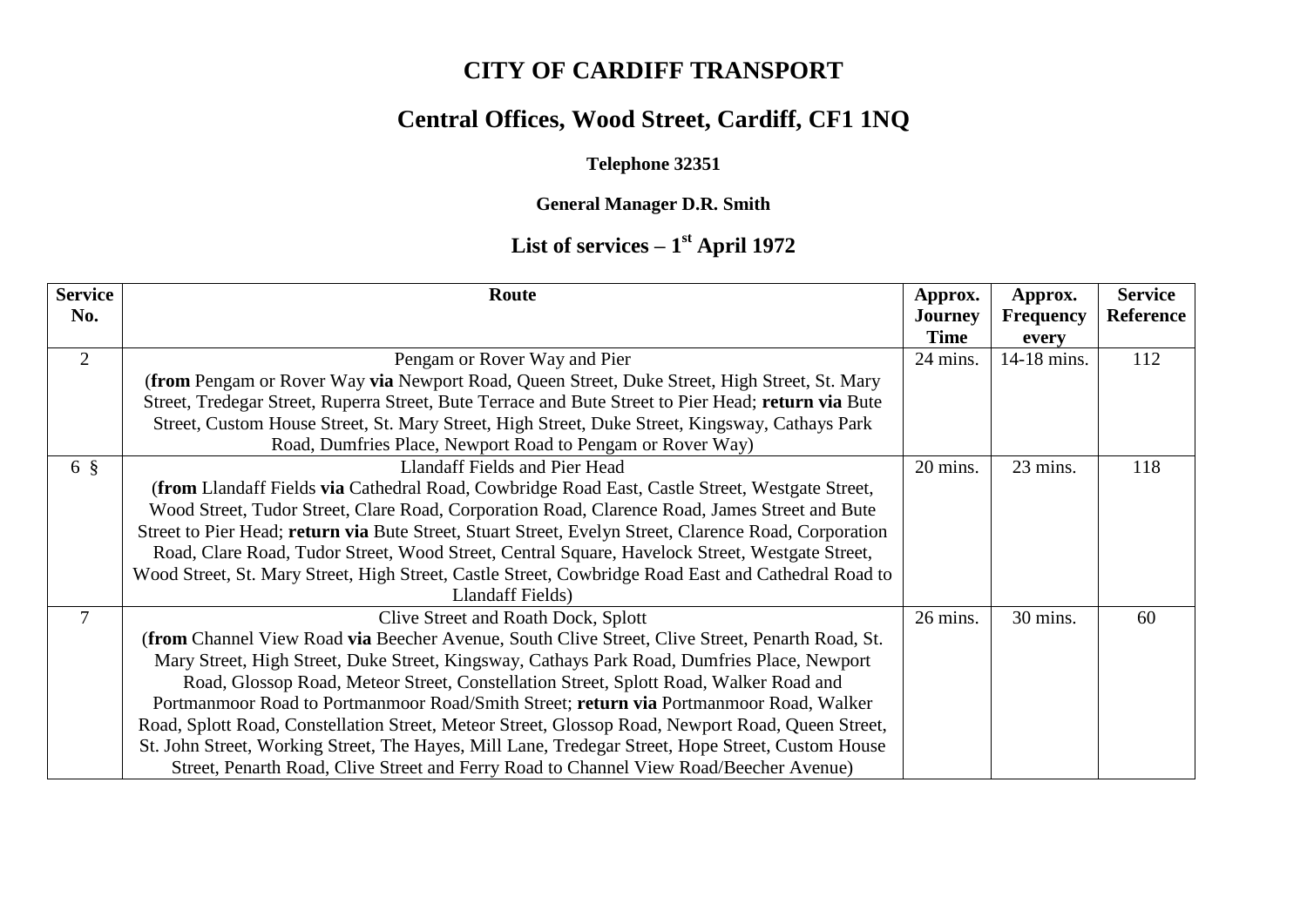| <b>Service</b><br>No. | Route                                                                                                  | Approx.<br><b>Journey</b><br><b>Time</b> | Approx.<br><b>Frequency</b><br>every | <b>Service</b><br><b>Reference</b> |
|-----------------------|--------------------------------------------------------------------------------------------------------|------------------------------------------|--------------------------------------|------------------------------------|
| 7A                    | Avondale Road and Roath Dock, Splott                                                                   | 27 mins.                                 | 20 mins.                             | 59                                 |
|                       | (from Avondale Road via Ferry Road, Amherst Street, Knole Street, Paget Street, , Penarth Road, St.    |                                          |                                      |                                    |
|                       | Mary Street, High Street, Duke Street, Kingsway, Cathays Park Road, Dumfries Place, Newport            |                                          |                                      |                                    |
|                       | Road, Glossop Road, Meteor Street, Constellation Street, Splott Road, Walker Road and                  |                                          |                                      |                                    |
|                       | Portmanmoor Road to Portmanmoor Road/Smiths Street; return via Portmanmoor Road, Walker                |                                          |                                      |                                    |
|                       | Road, Splott Road, Constellation Street, Meteor Street, Glossop Road, Newport Road, Queen Street,      |                                          |                                      |                                    |
|                       | St. John Street, Working Street, The Hayes, Mill Lane, Tredegar Street, Hope Street, Custom House      |                                          |                                      |                                    |
|                       | Street, Penarth Road, Paget Street, Knole Street, Amherst Street and Ferry Road to Avondale            |                                          |                                      |                                    |
|                       | Road/Moordale Road)                                                                                    |                                          |                                      |                                    |
| 8                     | Dorchester Avenue and Victoria Park                                                                    | 24 mins.                                 | 18 mins.                             | 125                                |
|                       | (from Dorchester Avenue via Barons Court Road, Colchester Avenue, Newport Road, Queen Street,          |                                          |                                      |                                    |
|                       | Duke Street, Castle Street and Cowbridge Road East to Victoria Park; return via Cowbridge Road         |                                          |                                      |                                    |
|                       | East, Castle Street, Duke Street, Kingsway, Cathays Park Road, Dumfries Place, Newport Road,           |                                          |                                      |                                    |
|                       | Colchester Avenue and Waterloo Road to Dorchester Avenue)                                              |                                          |                                      |                                    |
| $9 \S$                | Gabalfa and Pier Head                                                                                  | 32 mins.                                 | 15/23 mins.                          | 119                                |
|                       | (from St. Mark's Avenue via Whitchurch Road, Crwys Road, City Road, Newport Road, Queen                |                                          |                                      |                                    |
|                       | Street, Duke Street, High Street, St. Mary Street, Wood Street, Tudor Street, Clare Road, Corporation  |                                          |                                      |                                    |
|                       | Road, Clarence Road, James Street and Bute Street to Pier Head; return via Bute Street, Stuart Street, |                                          |                                      |                                    |
|                       | Evelyn Street, Clarence Road, Corporation Road, Clare Road, Tudor Street, Wood Street, Central         |                                          |                                      |                                    |
|                       | Square, Havelock Street, Westgate Street, Wood Street, St. Mary Street, High Street, Duke Street,      |                                          |                                      |                                    |
|                       | Kingsway, Cathays Park Road, Dumfries Place, Newport Road, City Road, Crwys Road and                   |                                          |                                      |                                    |
|                       | Whitchurch Road to St. Marks Avenue)                                                                   |                                          |                                      |                                    |
| $10 \text{ }$ \$      | St. Mary Street, Gabalfa, Heath Hospital and St. Mary Street                                           | 25 mins.                                 | 30 mins.                             | 127                                |
|                       | (from St. Mary Street via High Street, Duke Street, Kingsway, Cathays Park Road, Dumfries Place,       | (StMS to                                 |                                      |                                    |
|                       | Newport Road, City Road, Crwys Road, Whitchurch Road, North Road, Caerphilly Road, Rhydhelig           | HH);                                     |                                      |                                    |
|                       | Avenue and King George V Drive West to Heath Hospital; return via King George V Drive East,            | 25 mins.                                 |                                      |                                    |
|                       | Allensbank Road, Whitchurch Road, Crwys Road, City Road, Newport Road, Queen Street, St. John          | (HH to                                   |                                      |                                    |
|                       | Street, Working Street, The Hayes, Mill Lane, Tredegar Street, Hope Street and Custom House Street     | StMS)                                    |                                      |                                    |
|                       | to St. Mary Street)                                                                                    |                                          |                                      |                                    |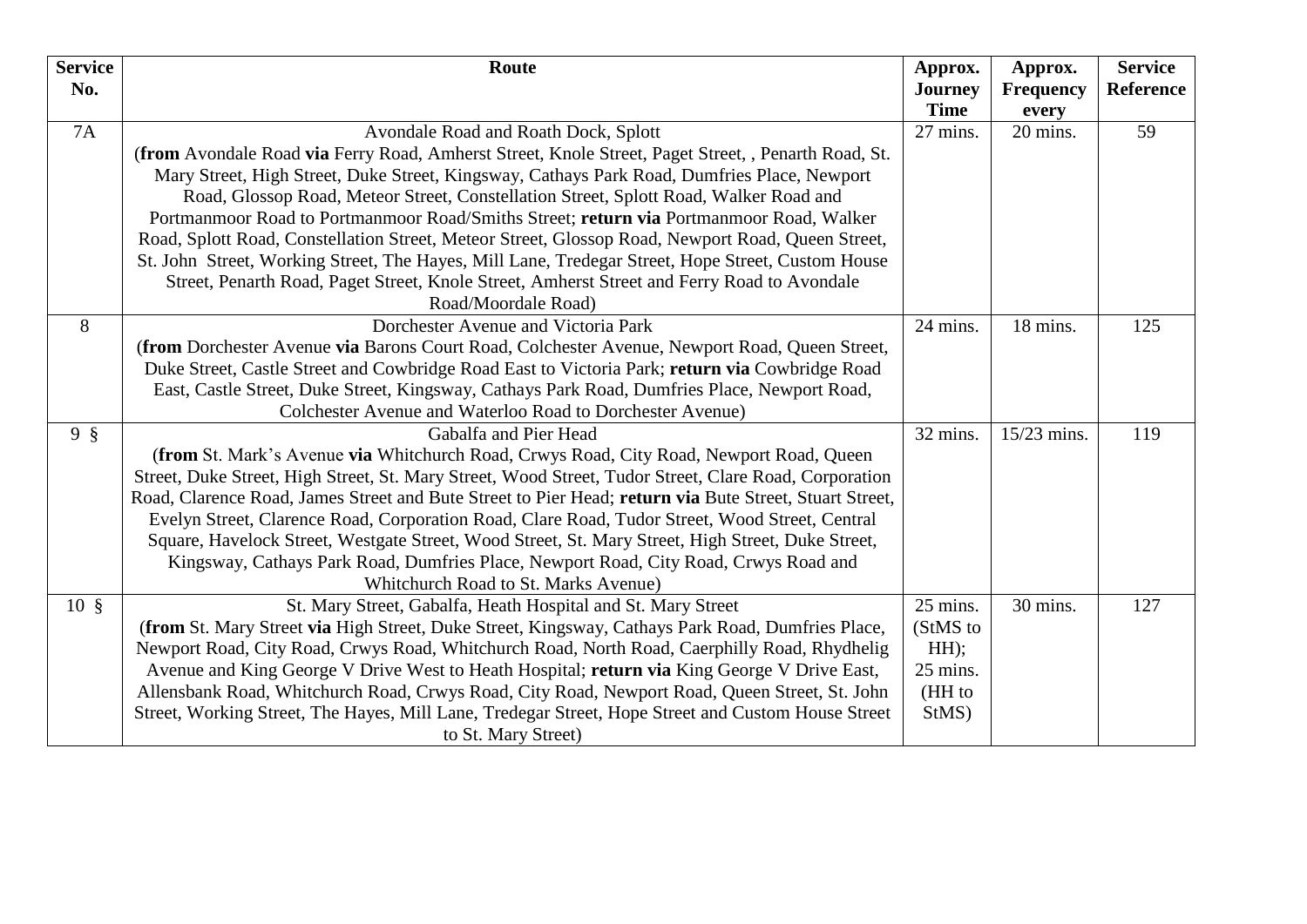| <b>Service</b> | Route                                                                                                                     | Approx.        | Approx.          | <b>Service</b>   |
|----------------|---------------------------------------------------------------------------------------------------------------------------|----------------|------------------|------------------|
| No.            |                                                                                                                           | <b>Journey</b> | <b>Frequency</b> | <b>Reference</b> |
|                |                                                                                                                           | <b>Time</b>    | every            |                  |
| $11 \text{ }$  | St. Mary Street, Heath Hospital, Gabalfa and St. Mary Street                                                              | 25 mins.       | 30 mins.         | 16               |
|                | (from St. Mary Street via High Street, Duke Street, Kingsway, Cathays Park Road, Dumfries Place,                          | (SMS to        | mins.            |                  |
|                | Newport Road, City Road, Crwys Road, Whitchurch Road, Allensbank Road and King George VF                                  | HH);           |                  |                  |
|                | Drive East to Heath Hospital; return via King George V Drive West, Rhydhelig Avenue, Caerphilly                           | 25 mins.       |                  |                  |
|                | Road, North Road, Whitchurch Road, Crwys Road, City Road, Newport Road, Queen Street, St. John                            | (HH to         |                  |                  |
|                | Street, Working Street, The Hayes, Mill Lane, Tredegar Street, Hope Street and Custom House Street<br>to St. Mary Street) | StMS)          |                  |                  |
| 12             | Central Bus Station and Tremorfa (Clydesmuir Road)                                                                        | 21 mins.       | 30 mins.         | 16               |
|                | (from Central Bus Station via Havelock Street, Park Street, Westgate Street, Wood Street, St. Mary                        |                |                  |                  |
|                | Street, High Street, Duke Street, Kingsway, Cathays Park Road, Dumfries Place, Newport Road,                              |                |                  |                  |
|                | Glossop Road, Meteor Street, Adamsdown Square, Constellation Street, Tin Street, Splott Road,                             |                |                  |                  |
|                | Grosvenor Square, South Park Road, Willows Avenue, Mercia Road, Mervyn Road, Muirton Road,                                |                |                  |                  |
|                | Tweedsmuir Road and Storrar Road to Clydesmuir Road; return via reverse route to Glossop Road                             |                |                  |                  |
|                | then Newport Road, Queen Street, Duke Street, High Street, St. Mary Street and Wood Street to                             |                |                  |                  |
|                | <b>Central Bus Station</b> )                                                                                              |                |                  |                  |
| 13             | Central Bus Station and Tremorfa (Clydesmuir Road)                                                                        | 21 mins.       | 30 mins          | 16               |
|                | (as service 12 to Meteor Street then Adamsdown Square, South Luton Place, Windsor Road,                                   |                |                  |                  |
|                | Sanquahar Street, Carlisle Street, Splott Road, Habershon Street, North Park Road, Tweedsmuir Road                        |                |                  |                  |
|                | and Storrar Road to Clydesmuir Road; return via reverse route to Glossop Road then as service 12                          |                |                  |                  |
|                | to Central Bus Station)                                                                                                   |                |                  |                  |
| 14             | Havelock Street, Grand Avenue and Green Farm Road/Grand Avenue                                                            | 24 mins.       | $16/17$ mins     | 129              |
|                | (from Havelock Street via Park Street, Westgate Street, Cowbridge Road East and West and Grand                            |                |                  |                  |
|                | Avenue to Green Farm Road/Grand Avenue; return via Green Farm Road, Cowbridge Road West                                   |                |                  |                  |
|                | and East, Westgate Street and Wood Street to Havelock Street)                                                             |                |                  |                  |
| 15             | Havelock Street, Cowbridge Road and Green Farm Road/Macdonald Road                                                        | 24 mins.       | 16/17 mins       | 129              |
|                | (from Havelock Street via Park Street, Westgate Street, Cowbridge Road East and West and Green                            |                |                  |                  |
|                | Farm Road to Green Farm Road/MacDonald Road; return via Green Farm Road, Grand Avenue,                                    |                |                  |                  |
|                | Cowbridge Road West and East, Westgate Street and Wood Street to Havelock Street).                                        |                |                  |                  |
| 16             | <b>Central Bus Station and Snowden Road</b>                                                                               | 22 mins.       | 12 mins.         | 5                |
|                | (from Central Bus Station via Wood Street, Tudor Street, Ninian Park Road, Kitchener Road, Atlas                          |                |                  |                  |
|                | Road, Lansdowne Road, Surrey Street, Cowbridge Road East and West, Heol-y-Felin, Plymouthwood                             |                |                  |                  |
|                | Road, Archer Road, Wilson Road and Jackson Road to Snowden Road; return via Wilson Road,                                  |                |                  |                  |
|                | Archer Road, Plymouthwood Road, Mill Road, Cowbridge Road West and East, Lansdowne Road,                                  |                |                  |                  |
|                | Atlas Road, Kitchener Road, Ninian Park Road, Tudor Street and Wood Street to Central Bus Station)                        |                |                  |                  |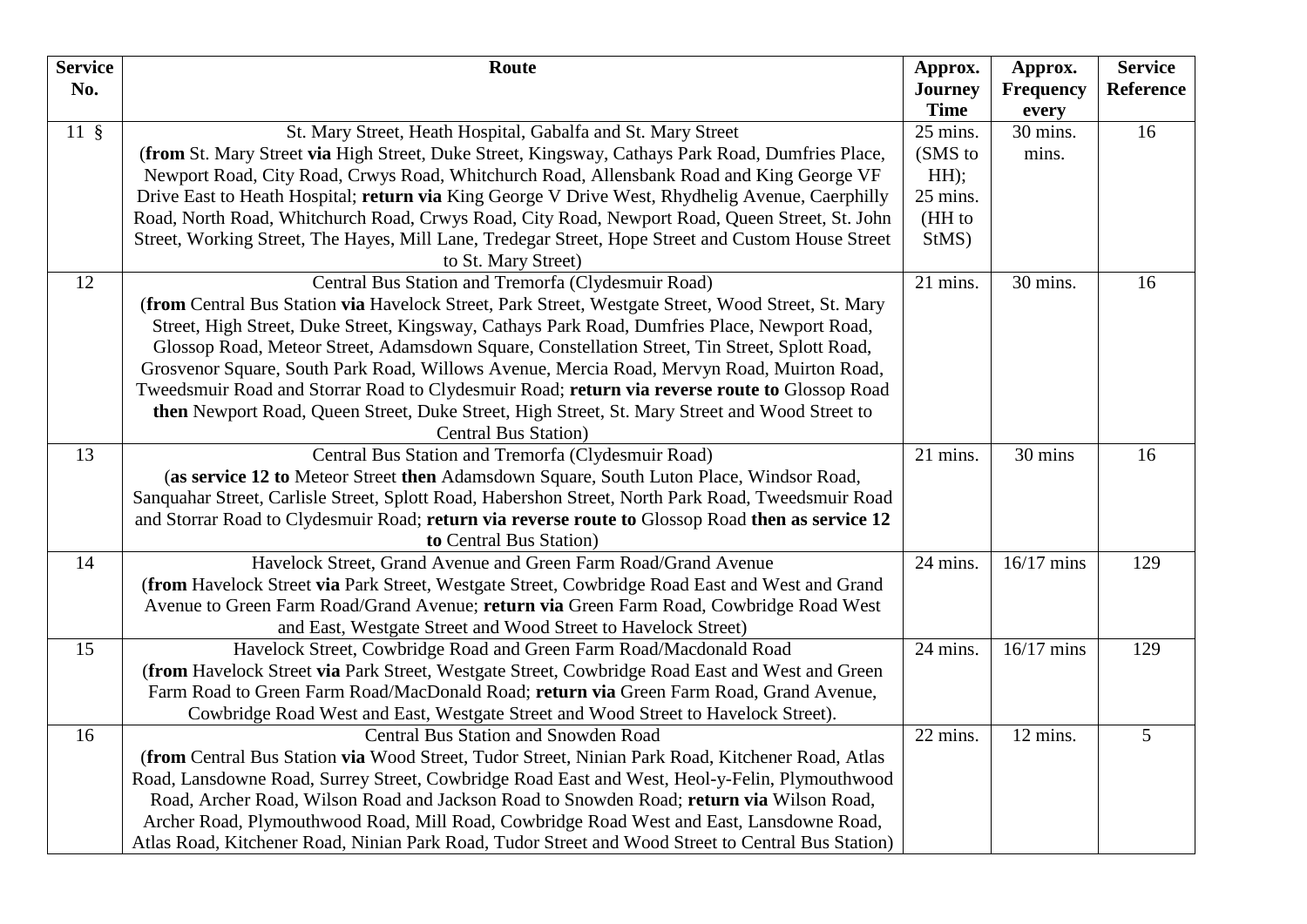| <b>Service</b><br>No. | Route                                                                                              | Approx.<br><b>Journey</b><br><b>Time</b> | Approx.<br><b>Frequency</b><br>every | <b>Service</b><br>Reference |
|-----------------------|----------------------------------------------------------------------------------------------------|------------------------------------------|--------------------------------------|-----------------------------|
| 17                    | Central Bus Station and Heol Trelai/Caerau Lane                                                    | 22 mins.                                 | 34 mins.                             | 96                          |
|                       |                                                                                                    |                                          |                                      |                             |
|                       | (from Central Bus Station via Park Street, Westgate Street, Cowbridge Road East and West, Amroth   |                                          |                                      |                             |
|                       | Road, Bishopston Road, Heol Pennar, Heol Trelai, Caerau Road and Caerau Lane to Heol               |                                          |                                      |                             |
|                       | Trelai/Caerau Lane; return via Heol Pennar, Bishopston Road, Amroth Road, Cowbridge Road West      |                                          |                                      |                             |
|                       | and East, Westgate Street and Wood Street to Central Bus Station)                                  |                                          |                                      |                             |
|                       | (see note below for Sunday service)                                                                |                                          |                                      |                             |
| 18                    | Central Bus Station and Cwrt-yr-Ala Road                                                           | 24 mins.                                 | 34 mins.                             | 97                          |
|                       | (as service 17 to Heol Pennar then Heol Trelai to Cwrt-yr-Ala Road; return via Caerau Lane, Caerau |                                          |                                      |                             |
|                       | Road, Heol Trelai, Heol Pennar then as service 17 to Central Bus Station)                          |                                          |                                      |                             |
| 19                    | Michaelston Road and Mount Pleasant Avenue                                                         | 47 mins.                                 | 35 mins.                             | 123                         |
|                       | (from Michaelston Road via Cowbridge Road West and East, Castle Street, Duke Street, Kingsway,     |                                          |                                      |                             |
|                       | Cathays Park Road, Dumfries Place and Newport Road to Mount Pleasant Avenue; return via            |                                          |                                      |                             |
|                       | Newport Road, Broadway, Newport Road, Queen Street, Duke Street, Castle Street, Cowbridge Road     |                                          |                                      |                             |
|                       | East and West to Michaelston Road)                                                                 |                                          |                                      |                             |
| 20                    | Wood Street and Sanatorium Road                                                                    | 11 mins.                                 | 30 mins.                             | 134                         |
|                       | (from Wood Street via Tudor Street, Clare Road, Cornwall Street, North Clive Street, Penarth Road, |                                          |                                      |                             |
|                       | Sloper Road and Broad Street to Sanatorium Road; return via reverse route to Wood Street and       |                                          |                                      |                             |
|                       | <b>Central Bus Station</b> )                                                                       |                                          |                                      |                             |
| 21                    | Central Bus Station, Rhiwbina, Whitchurch and Central Bus Station                                  | 46 mins.                                 | $25$ mins.                           | 21                          |
|                       | (from Central Bus Station via Havelock Street, Park Street, Westgate Street, Wood Street, St. Mary |                                          |                                      |                             |
|                       | Street, High Street, Duke Street, Kingsway, North Road, Caerphilly Road, Birchgrove Road,          |                                          |                                      |                             |
|                       | Pantbach Road, Heol-y-Deri, Rhiwbina Hill, Pantmawr Road, Park Road, Penlline Road, Merthyr        |                                          |                                      |                             |
|                       | Road, North Road, Corbett Road, King Edward VII Avenue, Cathays Park Road, Park Place, Queen       |                                          |                                      |                             |
|                       | Street, Duke Street, High Street, St. Mary Street and Wood Street to Central Bus Station)          |                                          |                                      |                             |
| $22 \text{ }$         | Greyfriars Road and Rhiwbina Deri                                                                  | $-$ .                                    | <b>Peak Hours</b>                    | 21                          |
|                       | (from Greyfriars Road via Kingsway, North Road, Caerphilly Road, Birchgrove Road, Pantbach         |                                          | only                                 | 3                           |
|                       | Road and Heol-y-Deri to Rhiwbina Deri; return via Heol-y-Deri, Pantbach Road, Birchgrove Road,     |                                          |                                      |                             |
|                       | Caerphilly Road, North Road, Corbett Road, King Edward VII Avenue, Cathays Park Road and Park      |                                          |                                      |                             |
|                       | Place to Greyfriars Road)                                                                          |                                          |                                      |                             |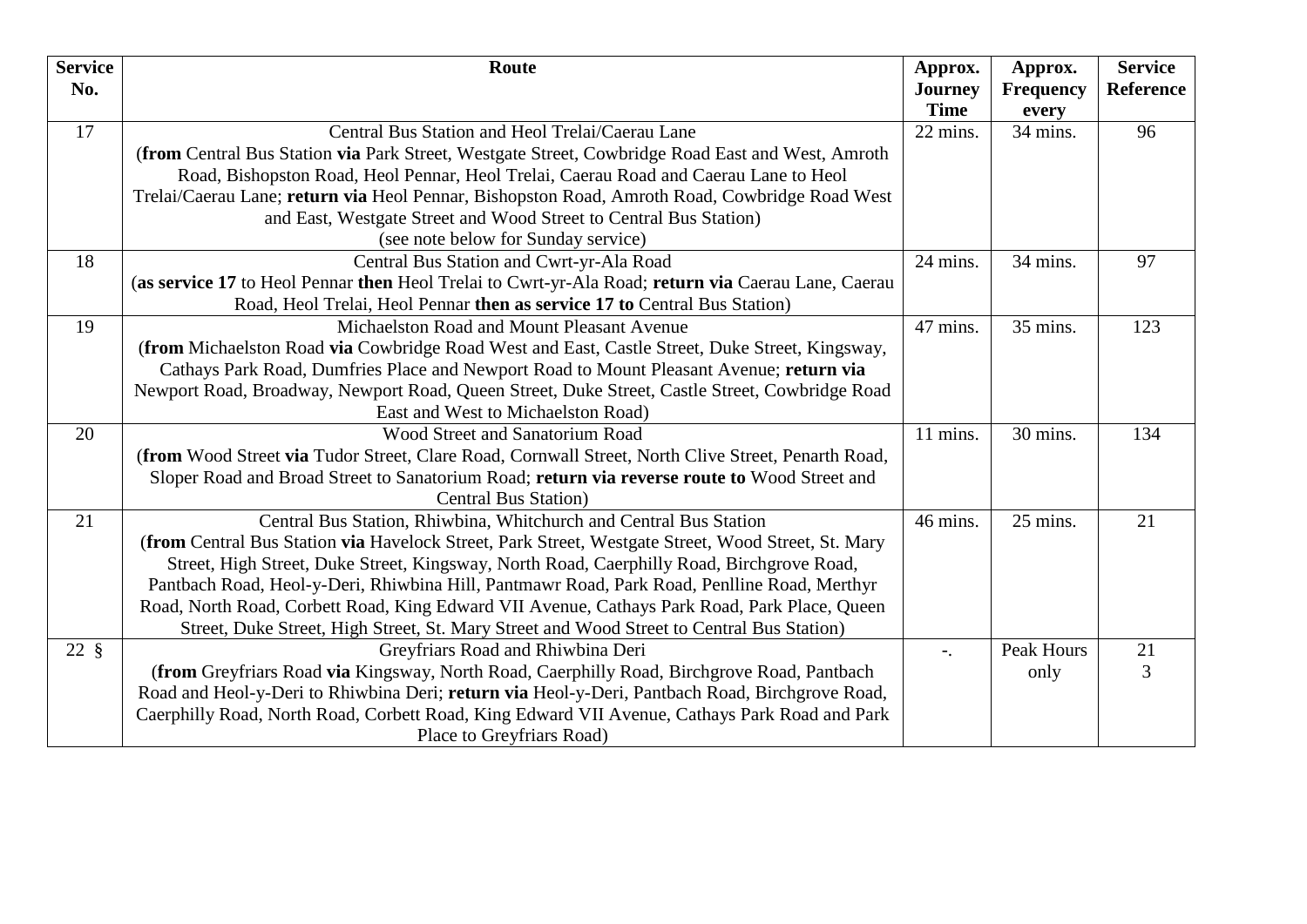| <b>Service</b> | Route                                                                                              | Approx.        | Approx.          | <b>Service</b> |
|----------------|----------------------------------------------------------------------------------------------------|----------------|------------------|----------------|
| No.            |                                                                                                    | <b>Journey</b> | <b>Frequency</b> | Reference      |
|                |                                                                                                    | <b>Time</b>    | every            |                |
| 23             | Central Bus Station, Whitchurch, Rhiwbina and Central Bus Station                                  | 46 mins.       | 25 mins          | 99             |
|                | (from Central Bus Station via Havelock Street, Park Street, Westgate Street, Wood Street, St. Mary |                |                  |                |
|                | Street, High Street, Duke Street, Kingsway, North Road, Merthyr Road, Penlline Road, Park Road,    |                |                  |                |
|                | Pantmawr Road, Rhiwbina Hill, Heol-y-Deri, Pantbach Road, Birchgrove Road, Caerphilly Road,        |                |                  |                |
|                | North Road, Corbett Road, King Edward VII Avenue, Cathays Park Road, Park Place, Queen Street,     |                |                  |                |
|                | Duke Street, High Street, St. Mary Street and Wood Street to Central Bus Station)                  |                |                  |                |
| $23 \text{ }$  | Central Bus Station and Whitchurch (Velindre Road)                                                 |                | 50 mins.         | 21             |
|                | (from Central Bus Station as service 23 (above) to Penlline Road then Kelston Road and Heol Don    |                |                  | 3              |
|                | to Whitchurch (Velindre Road); return via Penlline Road then as service 21 (above) to Central Bus  |                |                  |                |
|                | Station)                                                                                           |                |                  |                |
| 24             | Greyfriars Road, Llandaff North, Cardiff Castle and Waterloo Road                                  | 58 mins.       | 30 mins.         | $\overline{4}$ |
|                | (from Greyfriars Road via Kingsway, North Road, Caerphilly Road, Birchgrove Road, The Philog,      |                |                  |                |
|                | Merthyr Road, Church Road, Station Road, Bridge Road, Bridge Street, The Green, High Street        |                |                  |                |
|                | (Llandaff), Cardiff Road, Palace Road, Pencisely Road, Penhill, Cathedral Road, Cowbridge Road     |                |                  |                |
|                | East, Castle Street (Cardiff Castle), Duke Street, Kingsway, Cathays Park Road, Dumfries Place,    |                |                  |                |
|                | Newport Road, Oakfield Street, Claude Road, Arran Place, Albany Road, Blenheim Road, Waterloo      |                |                  |                |
|                | Road, Colchester Avenue, Barons Court Road and Dorchester Avenue to Dorchester                     |                |                  |                |
|                | Avenue/Southcourt Road; return via Barons Court Road, Colchester Avenue, Waterloo Road,            |                |                  |                |
|                | Blenheim Road, Albany Road, Arran Place, Connaught Road, Princes Street, Oakfield Street,          |                |                  |                |
|                | Newport Road, Queen Street, Duke Street, Castle Street, Cowbridge Road East, Cathedral Road,       |                |                  |                |
|                | Penhill, Pencisely Road, Palace Road, Cardiff Road, Bridge Road, Station Road, Church Road,        |                |                  |                |
|                | Merthyr Road, The Philog, Birchgrove Road, Caerphilly Road, North Road, Corbett Road, King         |                |                  |                |
|                | Edward VII Avenue, Cathays Park Road and Park Place to Greyfriars Road)                            |                |                  |                |
| 25             | Greyfriars Road and Heol Uchaf/Wenallt Road                                                        | 22 mins.       | 50 mins.         | 105            |
|                | (from Greyfriars Road via Kingsway, North Road, Caerphilly Road, Birchgrove Road, Pantbach         |                |                  |                |
|                | Road, Heol-y-Deri, Heol Llanishen Fach and Heol Uchaf to Heol Uchaf/Wenallt Road; return via       |                |                  |                |
|                | Heol Uchaf, Heol Llanishen Fach, Heol-y-Deri, Pantbach Road, Birchgrove Road, Caerphilly Road,     |                |                  |                |
|                | North Road, Corbett Road, King Edward VII Avenue, Cathays Park Road and Park Place to              |                |                  |                |
|                | Greyfriars Road)                                                                                   |                |                  |                |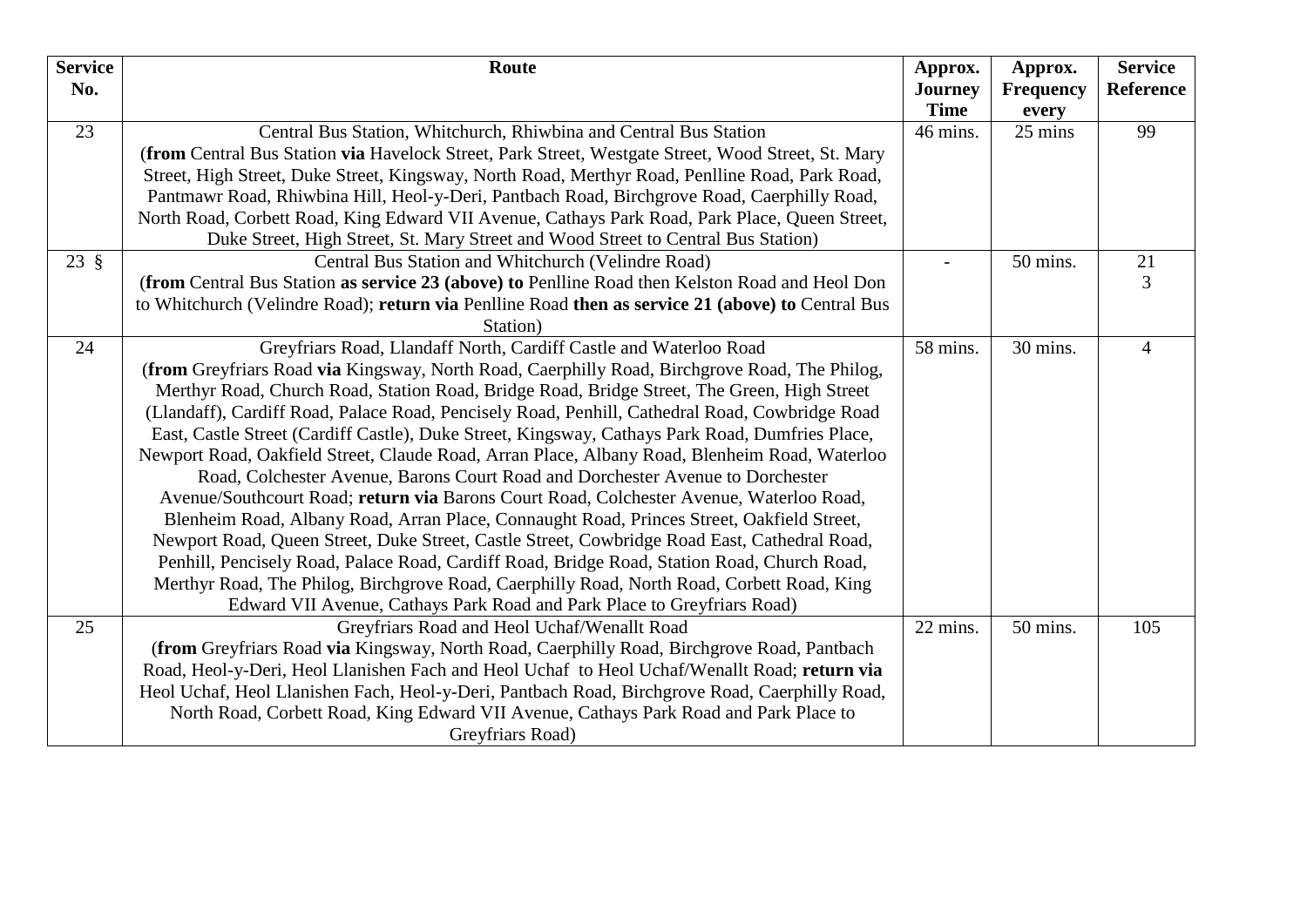| Service          | Route                                                                                                                                     | Approx.                 | Approx.           | <b>Service</b> |
|------------------|-------------------------------------------------------------------------------------------------------------------------------------------|-------------------------|-------------------|----------------|
| No.              |                                                                                                                                           | <b>Journey</b>          | <b>Frequency</b>  | Reference      |
|                  |                                                                                                                                           | <b>Time</b><br>22 mins. | every<br>50 mins. | 104            |
| 26               | Greyfriars Road and Heol Uchaf/Wenallt Road<br>(from Greyfriars Road via Kingsway, Cathays Park Road, Park Place, Colum Road, North Road, |                         |                   |                |
|                  | Caerphilly Road, Thornhill Road, Heol Llanishen Fach and Heol Uchaf to Heol Uchaf/Heol                                                    |                         |                   |                |
|                  | Llanishen Fach; return via Heol Uchaf, Heol Llanishen Fach, Thornhill Road, Caerphilly Road,                                              |                         |                   |                |
|                  | North Road, Colum Road, Park Place, Gorsedd Gardens Road, Cathays Park Road and Park Place to                                             |                         |                   |                |
|                  | Greyfriars Road)                                                                                                                          |                         |                   |                |
| 27               | Greyfriars Road and Templeton Avenue                                                                                                      | 21 mins.                | 12/16 mins.       | 78             |
|                  | (from Greyfriars Road as service 26 to Thornhill Road then Templeton Avenue to Templeton                                                  |                         |                   |                |
|                  | Avenue/Templeton Close; return via reverse route to Thornhill Road then as service 26 to                                                  |                         |                   |                |
|                  | Greyfriars Road)                                                                                                                          |                         |                   |                |
| 28               | Greyfriars Road, Llanishen, Roath Park, Castle Street and Pentrebane                                                                      | 62 mins                 | 30 mins.          | 79             |
|                  | (from Greyfriars Road via Kingsway, Cathays Park Road, Park Place, Colum Road, North Road,                                                |                         |                   |                |
|                  | Caerphilly Road and Ty Glas Road to Llanishen Church; then via Roath Park to Castle Street and                                            |                         |                   |                |
|                  | Cowbridge Road East, Wyndham Crescent, Romilly Crescent, Romilly Road, Romilly Road West,                                                 |                         |                   |                |
|                  | Pencisely Rise, Pencisely Road, Waungron Road, St. Fagans Road, Fairwater Road, Plasmawr Road,                                            |                         |                   |                |
|                  | Pentrebane Road, Beechley Drive, Firs Avenue, Willowdale Road, Firs Avenue and Beechley Drive                                             |                         |                   |                |
|                  | to Beechley Drive/Firs Avenue)                                                                                                            |                         |                   |                |
| 28               | Pentrebane, Castle Street, Roath Park, Llanishen and Greyfriars Road                                                                      | 62 mins.                | 30 mins.          | 79             |
|                  | (from Beechley Drive/Firs Avenue via Beechley Drive, Plasmawr Road, Fairwater Road, St. Fagans                                            |                         |                   |                |
|                  | Road, Waungron Road, Pencisely Road, Chargot Road, Romilly Road West, Romilly Road, Romilly                                               |                         |                   |                |
|                  | Crescent, Wyndham Crescent, Cowbridge Road East, Castle Street, Duke Street, Kingsway, Cathays                                            |                         |                   |                |
|                  | Park Road, Dumfries Place, Newport Road, West Grove, Richmond Road, Mackintosh Place,                                                     |                         |                   |                |
|                  | Penywain Road, Shirley Road, Lake Road West, Llandennis Road, Fidlas Road and Station Road to                                             |                         |                   |                |
|                  | Llanishen Church                                                                                                                          |                         |                   |                |
| $29 \text{ }$ \$ | Central Bus Station and Caerphilly (via Thornhill and Watford)                                                                            | 42 mins.                | 90 mins.          | 117            |
|                  | (operated jointly with Caerphilly U.D.C. Transport)                                                                                       |                         |                   |                |
|                  | (from Central Bus Station via Havelock Street, Park Street, Westgate Street, Wood Street, St. Mary                                        |                         |                   |                |
|                  | Street, High Street, Duke Street, Kingsway, North Road, Caerphilly Road, Thornhill Road, Thornhill,                                       |                         |                   |                |
|                  | Traveller's Rest, Watford and St. Martin's Road to Caerphilly Station; return via reverse route to                                        |                         |                   |                |
|                  | North Road then Colum Road, Park Place, Gorsedd Gardens Road, Cathays Park Road, Park Place,                                              |                         |                   |                |
|                  | Queen Street, Duke Street, High Street, St. Mary Street and Wood Street to Central Bus Station)                                           |                         |                   |                |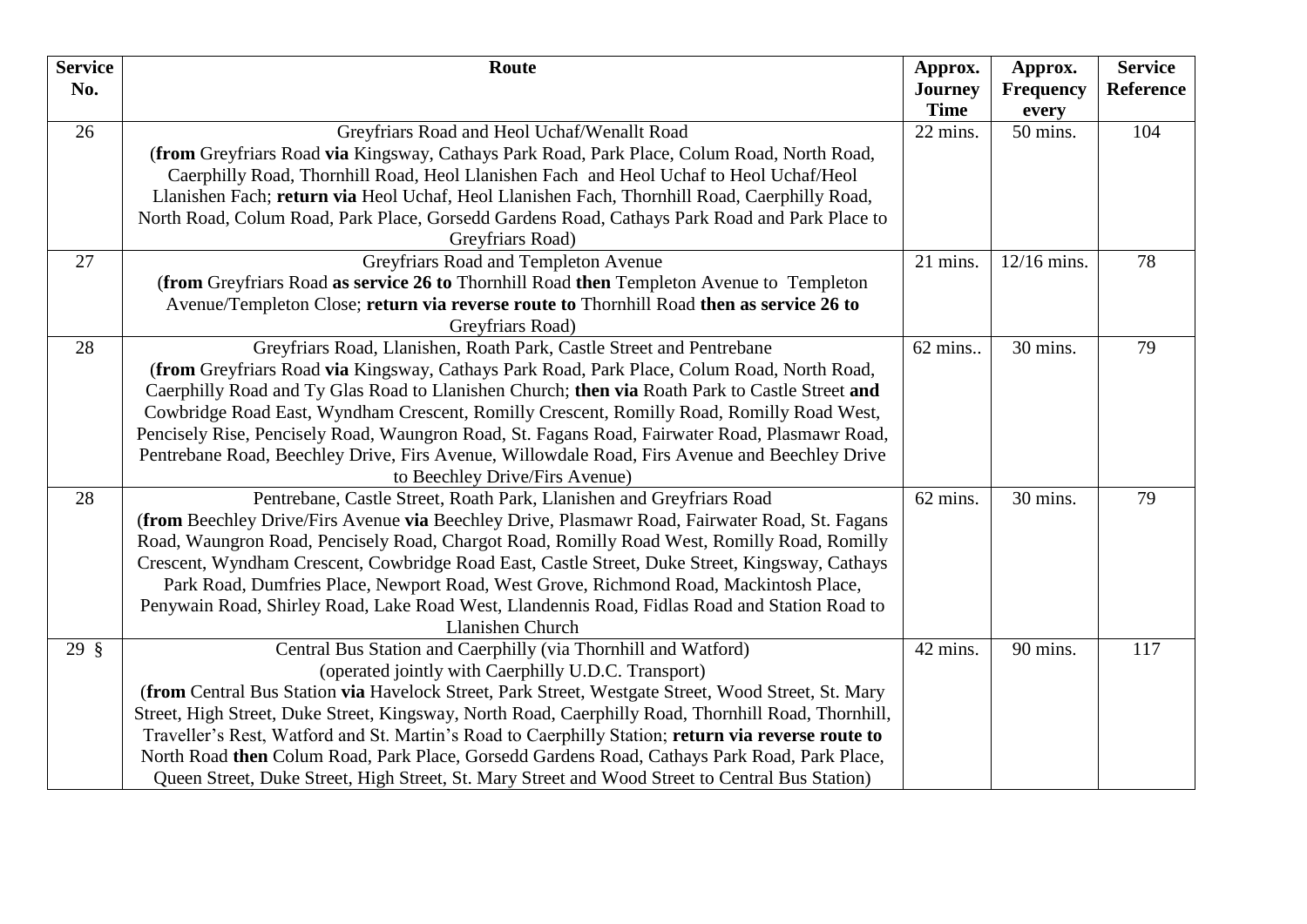| <b>Service</b><br>No. | Route                                                                                                                                   | Approx.<br><b>Journey</b><br><b>Time</b> | Approx.<br>Frequency<br>every | <b>Service</b><br>Reference |
|-----------------------|-----------------------------------------------------------------------------------------------------------------------------------------|------------------------------------------|-------------------------------|-----------------------------|
| $30 \text{ }$         | Cardiff (Central Bus Station), Rumney, St. Mellons, Castleton and Newport (Dock Street)                                                 | 43 mins.                                 | 25 mins.                      | 11                          |
|                       | (operated jointly with Newport Corporation Transport)                                                                                   |                                          |                               | N.18                        |
|                       | (from Central Bus Station via Havelock Street, Park Street, Westgate Street, Wood Street, St. Mary                                      |                                          |                               |                             |
|                       | Street, High Street, Duke Street, Kingsway, Cathays Park Road, Dumfries Place, Newport Road, St.                                        |                                          |                               |                             |
|                       | Mellons and Castleton to Newport – Commercial Street and High Street to Dock Street; return via                                         |                                          |                               |                             |
|                       | Dock Street, Ebenezer Street, Commercial Street, Castleton, St. Mellons, Newport Road, Queen                                            |                                          |                               |                             |
|                       | Street, Churchill Way, Bute Terrace, Custom House Street, St. Mary Street and Wood Street to                                            |                                          |                               |                             |
|                       | <b>Central Bus Station</b> )                                                                                                            |                                          |                               |                             |
| $32 \text{ }$         | Central Bus Station, Fairwater and St. Fagans                                                                                           | 25 mins.                                 | 1 hour                        | 63                          |
|                       | (from Central Bus Station via Havelock Street, Park Street, Westgate Street, Cowbridge Road East,                                       |                                          |                               |                             |
|                       | Cathedral Road, Penhill, Pencisely Road, Waungron Road, St. Fagans Road and St. Fagans to                                               |                                          |                               |                             |
|                       | Tynewydd Cross Roads; return via reverse route to Cowbridge Road then Westgate Street and<br><b>Wood Street to Central Bus Station)</b> |                                          |                               |                             |
| 32B                   | Central Bus Station and Keyston Road                                                                                                    | 23 mins.                                 | 30 mins.                      | 66                          |
|                       | (from Central Bus Station via Havelock Street, Park Street, Westgate Street, Cowbridge Road East,                                       |                                          |                               |                             |
|                       | Wyndham Crescent, Romilly Crescent, Romilly Road, Romilly Road West, Pencisely Rise, Pencisely                                          |                                          |                               |                             |
|                       | Road, Waungron Road, St. Fagans Road, Fairwater Road, Plasmawr Road, Pwllmelin Road and                                                 |                                          |                               |                             |
|                       | Keyston Road to Keyston Road/Cosheston Road; return via Keyston Road, Pwllmelin Road,                                                   |                                          |                               |                             |
|                       | Plasmawr Road, Fairwater Road, St. Fagans Road, Waungron Road, Pencisely Road, Chargot Road,                                            |                                          |                               |                             |
|                       | Romilly Road West, Romilly Road, Romilly Crescent, Wyndham Crescent, Cowbridge Road East,                                               |                                          |                               |                             |
|                       | Westgate Street and Wood Street to Central Bus Station))                                                                                |                                          |                               |                             |
| 32D                   | Central Bus Station and Pentrebane (via Llandaff)                                                                                       | 23 mins.                                 | 30 mins.                      | 114                         |
|                       | (from Central Bus Station via Havelock Street, Park Street, Westgate Street, Cowbridge Road East,                                       |                                          |                               |                             |
|                       | Cathedral Road, Penhill, Cardiff Road, Fairwater Road, Pwllmelin Road, Pentrebane Road, Beechley                                        |                                          |                               |                             |
|                       | Drive, Firs Avenue, Willowdale Road, Firs Avenue and Beechley Drive to Beechley Drive/Firs                                              |                                          |                               |                             |
|                       | Avenue; return via Beechley Drive, Pentrebane Road, Pwllmelin Road, Fairwater Road, Cardiff                                             |                                          |                               |                             |
|                       | Road, Penhill, Cathedral Road, Cowbridge Road East, Westgate Street and Wood Street to Central                                          |                                          |                               |                             |
|                       | <b>Bus Station</b> )                                                                                                                    |                                          |                               |                             |
| 34                    | Greyfriars Road and Gabalfa Avenue                                                                                                      |                                          | 20 mins.                      | 51                          |
|                       | (from Greyfriars Road via Kingsway, Cathays Park Road, Park Place, Colum Road, North Road,                                              |                                          |                               |                             |
|                       | Merthyr Road and College Road to Gabalfa Avenue; return via Gabalfa Avenue, Western Drive,                                              |                                          |                               |                             |
|                       | Aberporth Road, Western Avenue, North Road, Colum Road, Park Place, Gorsedd Gardens Road,                                               |                                          |                               |                             |
|                       | Cathays Park Road and Park Place to Greyfriars Road)                                                                                    |                                          |                               |                             |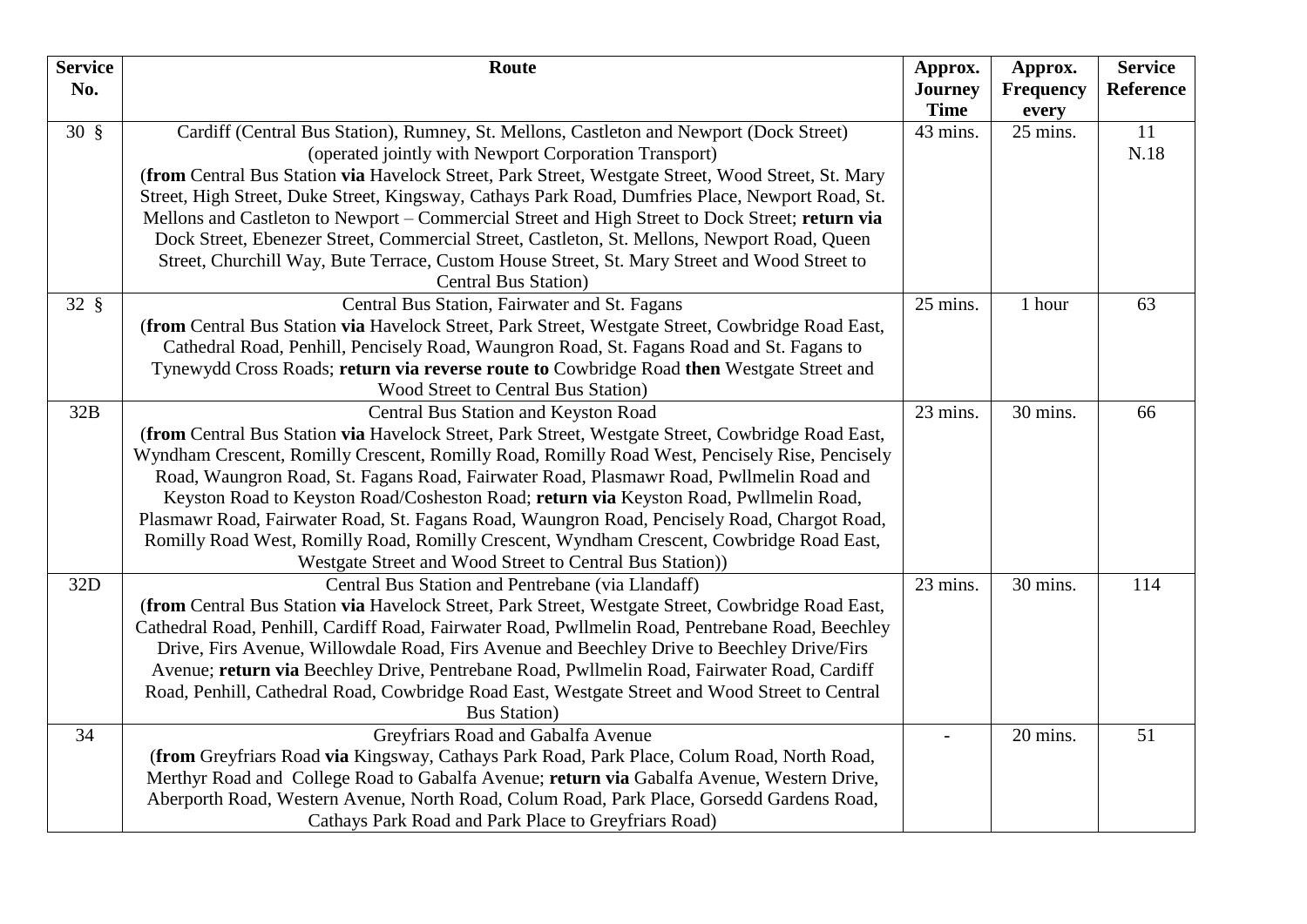| <b>Service</b> | Route                                                                                                                                   | Approx.         | Approx.          | <b>Service</b>   |
|----------------|-----------------------------------------------------------------------------------------------------------------------------------------|-----------------|------------------|------------------|
| No.            |                                                                                                                                         | <b>Journey</b>  | <b>Frequency</b> | <b>Reference</b> |
|                |                                                                                                                                         | <b>Time</b>     | every            |                  |
| 35             | Central Bus Station, Cogan, and Lower Penarth                                                                                           | 25 mins.        | $(a)$ to $(d)$   | 17               |
|                | (operated jointly with Western Welsh Omnibus Co. Ltd., service nos. 305/306)                                                            | each            | 1 hour each      | W.885            |
|                | (from Central Bus Station via Wood Street, Tudor Street, Clare Road, Penarth Road, Cogan Hill,                                          |                 |                  |                  |
|                | Windsow Road to Penarth Centre then via (a) Stanwell Road to Lower Penarth (Lavernock                                                   |                 |                  |                  |
|                | Road/Charterist Close – WWOC 306); or (b) Westbourne Road to Lower Penarth (Brockhill Rise -                                            |                 |                  |                  |
|                | CCT 35); or (c) Plymouth Road to Lower Penarth (Brockhill Rise – WWOC 305); or (d)                                                      |                 |                  |                  |
|                | Cornerswell Road to Lower Penarth (Lavernock Road/Charterist Close – WWOC 305); return via                                              |                 |                  |                  |
|                | reverse $route(s))$                                                                                                                     |                 |                  |                  |
| 35A            | Central Bus Station, Llandough and, Lower Penarth                                                                                       | 21 mins.        | 30 mins.         | 56               |
|                | (operated jointly with Western Welsh Omnibus Co. Ltd., service no. 307)                                                                 | 26 mins         |                  | 57               |
|                | (from Central Bus Station via Wood Street, Tudor Street, Ninian Park Road, Leckwith Road,                                               | to<br>Lavernock |                  | W.460            |
|                | Leckwith, Llandough, Merry Harrier, Redlands Road, Lavernock Road to Lower Penarth (Brockhill                                           |                 |                  |                  |
|                | Rise) extends to Lavernock (St. Mary's Well Bay) on weekends from Whit-Sunday to last Sunday in                                         |                 |                  |                  |
|                | July, then daily until after the Late Summer Bank Holiday, then Saturday and Sunday until the                                           |                 |                  |                  |
| 36             | Sunday nearest 15 <sup>th</sup> September; return via reverse route)<br>Cardiff (Central Bus Station), Caerphilly, Markham and Tredegar | 108             | 1 hour           | 19               |
|                | (operated jointly with Caerphilly U.D.C. and West Monmouthshire Omnibus Board)                                                          | mins.           |                  | C.1              |
|                | (from Central Bus Station via Havelock Street, Park Street, Westgate Street, Wood Street, St. Mary                                      |                 |                  | W.1              |
|                | Street, High Street, Duke Street, Kingsway, North Road, Merthyr Road, Penlline Road, Park Road to                                       |                 |                  |                  |
|                | Nantgarw, Caerphilly (Piccadilly), Caerphilly Station, Llanbradach, Ystrad Mynach, Maesycymmer,                                         |                 |                  |                  |
|                | Bryn, Pontllanfraith, Blackwood, Cwmgelli, Argoed, Markham, Hollybush, Pochin, Bedwellty Pits,                                          |                 |                  |                  |
|                | Brompton Place, Vale Terrace and Tredegar Circle to Tredegar (Bus Station); return via reverse                                          |                 |                  |                  |
|                | route to Llanbradach then Caerphilly (Piccadilly), Caerphilly Station, Nantgarw, Park Road, Penlline                                    |                 |                  |                  |
|                | Road, Merthyr Road, North Road, Colum Road, Park Place, Gorsedd Gardens Road, Cathays Park                                              |                 |                  |                  |
|                | Road, Park Place, Queen Street, Duke Street, High Street, St. Mary Street and Wood Street to Central                                    |                 |                  |                  |
|                | <b>Bus Station</b> )                                                                                                                    |                 |                  |                  |
| 37             | <b>Central Bus Station and Lisvane</b>                                                                                                  | 29 mins.        | 65 mins.         | 33               |
|                | (from Central Bus Station via Havelock Street, Park Street, Westgate Street, Wood Street, St. Mary                                      |                 |                  |                  |
|                | Street, High Street, Duke Street, Kingsway, Cathays Park Road, Dumfries Place, Newport Road, West                                       |                 |                  |                  |
|                | Grove, Richmond Road, Mackintosh Place, Penywain Road, Shirley Road, Lake Road East,                                                    |                 |                  |                  |
|                | Llandennis Road, Fidlas Road, Station Road, Lisvane Road and Tyllwydd Road to Lisvane School;                                           |                 |                  |                  |
|                | return via reverse route to Newport Road then Queen Street, Duke Street, High Street, St. Mary                                          |                 |                  |                  |
|                | Street and Wood Street to Central Bus Station)                                                                                          |                 |                  |                  |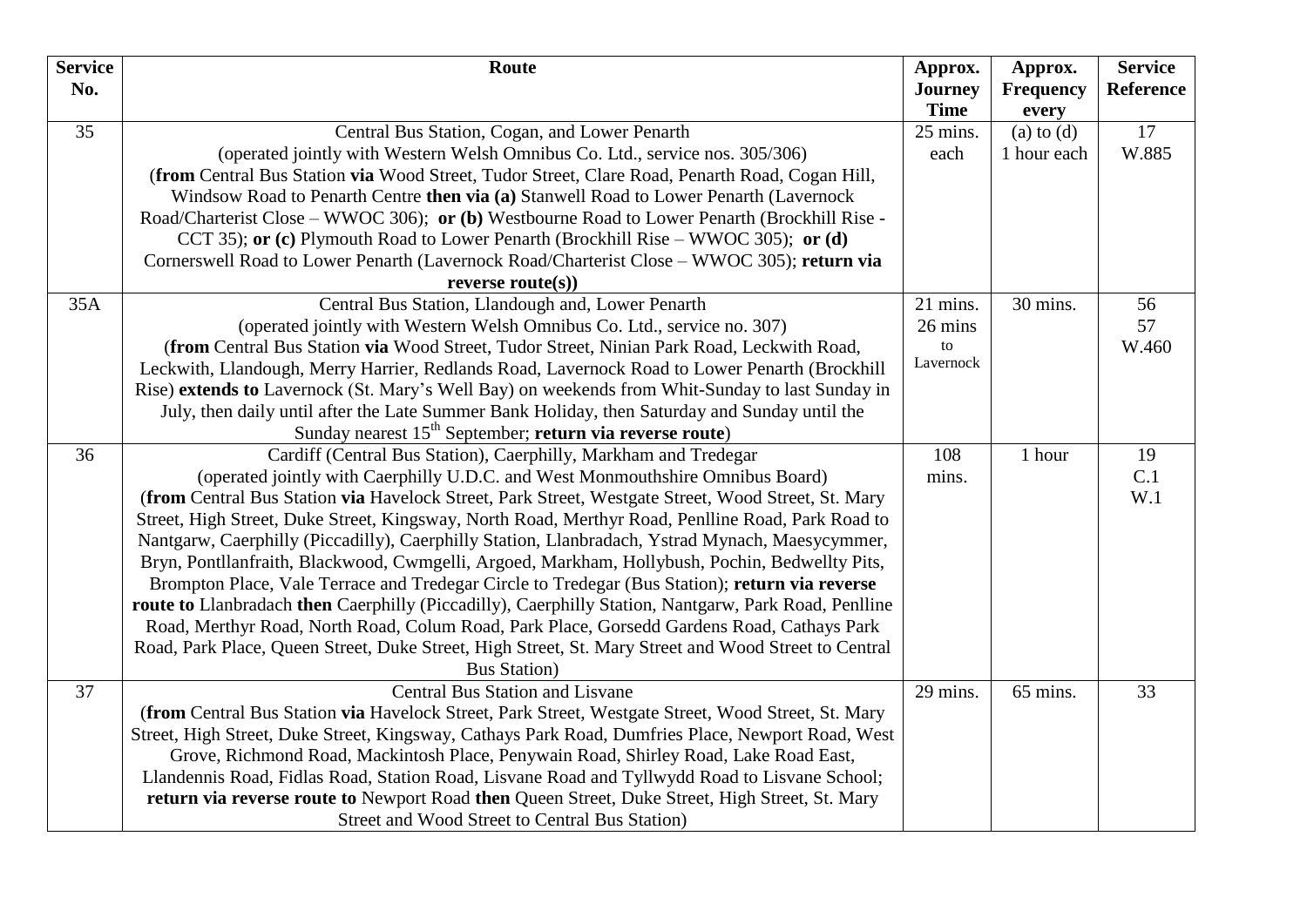| <b>Service</b> | Route                                                                                                       | Approx.        | Approx.          | <b>Service</b> |
|----------------|-------------------------------------------------------------------------------------------------------------|----------------|------------------|----------------|
| No.            |                                                                                                             | <b>Journey</b> | <b>Frequency</b> | Reference      |
|                |                                                                                                             | <b>Time</b>    | every            |                |
| 39             | Mill Lane, Gabalfa and Manor Way                                                                            | 26 mins.       | 40 mins.         | 75             |
|                | (from Mill Lane via Tredegar Street, Hope Street, Custom House Street, St. Mary Street, High Street,        |                |                  |                |
|                | Duke Street, Kingsway, Cathays Park Road, Park Place, St. Andrews Place, Salisbury Road,                    |                |                  |                |
|                | Wyeverne Road, Mundy Place, Woodville Road, Crwys Road, Whitchurch Road, North Road, Manor                  |                |                  |                |
|                | Way and Ashgrove to Heol-y-Forlan; return via Ashgrove, Manor Way, Birchgrove Road,                         |                |                  |                |
|                | Caerphilly Road, North Road then via reverse route to Park Place then Gorsedd Gardens Road,                 |                |                  |                |
|                | Cathays Park Road, Park Place, Queen Street, St. John Street, Working Street and The Hayes to Mill<br>Lane) |                |                  |                |
| 39A            | Mill Lane, Gabalfa and Ely Bridge                                                                           | 25 mins.       | 40 mins.         | 22             |
|                | (as service 39 to Whitchurch Road then Western Avenue to Ely Bridge; return via Western Avenue,             |                |                  |                |
|                | Whitchurch Road and then as service 39 to Mill Lane)                                                        |                |                  |                |
| $40A \S$       | <b>Central Bus Station and Heathwood Road</b>                                                               | 23 mins.       | 50 mins.         | 24             |
|                | (from Central Bus Station via Havelock Street, Park Street, Westgate Street, Wood Street, St. Mary          |                |                  |                |
|                | Street, High Street, Duke Street, Kingsway, King Edward VII Avenue, Corbett Road, Cathays                   |                |                  |                |
|                | Terrace, Maindy Road, Gelligaer Street, Whitchurch Road, North Road, Caerphilly Road and                    |                |                  |                |
|                | Heathwood Road to Heathway;                                                                                 |                |                  |                |
|                | return via Heath Park Avenue, Allensbank Road, Whitchurch Road, Cathays Terrace, Catherine                  | 20 mins.       | 50 mins.         |                |
|                | Street, Woodville Road, Senghenydd Road, Salisbury Road, St. Andrews Place, Park Place, Gorsedd             |                |                  |                |
|                | Gardens Road, Cathays Park Road, Park Place, Queen Street, Duke Street, High Street, St. Mary               |                |                  |                |
|                | Street and Wood Street to Central Bus Station)                                                              |                |                  |                |
| $40B \S$       | Central Bus Station and Heathwood Road                                                                      | 20 mins.       | 50 mins.         | 24             |
|                | (from Central Bus Station via Havelock Street, Park Street, Westgate Street, Wood Street, St. Mary          |                |                  |                |
|                | Street, High Street, Duke Street, Kingsway, Cathays Park Road, Park Place, St. Andrew's Place,              |                |                  |                |
|                | Salisbury Road, Senghenydd Road, Woodville Road, Catherine Street, Cathays Terrace, Whitchurch              |                |                  |                |
|                | Road, Allensbank Road, Heath Park Avenue, and Heathwood Road to Heathway;                                   |                |                  |                |
|                | return via Heathwood Road, Birchgrove, North Road, Whitchurch Road, Gelligaer Street, Maindy                | 23 mins.       | 50 mins.         |                |
|                | Road, Cathays Terrace, Corbett Road, King Edward VII Avenue, Cathays Park Road, Park Place,                 |                |                  |                |
|                | Queen Street, Duke Street, High Street, St. Mary Street and Wood Street to Central Bus Station)             |                |                  |                |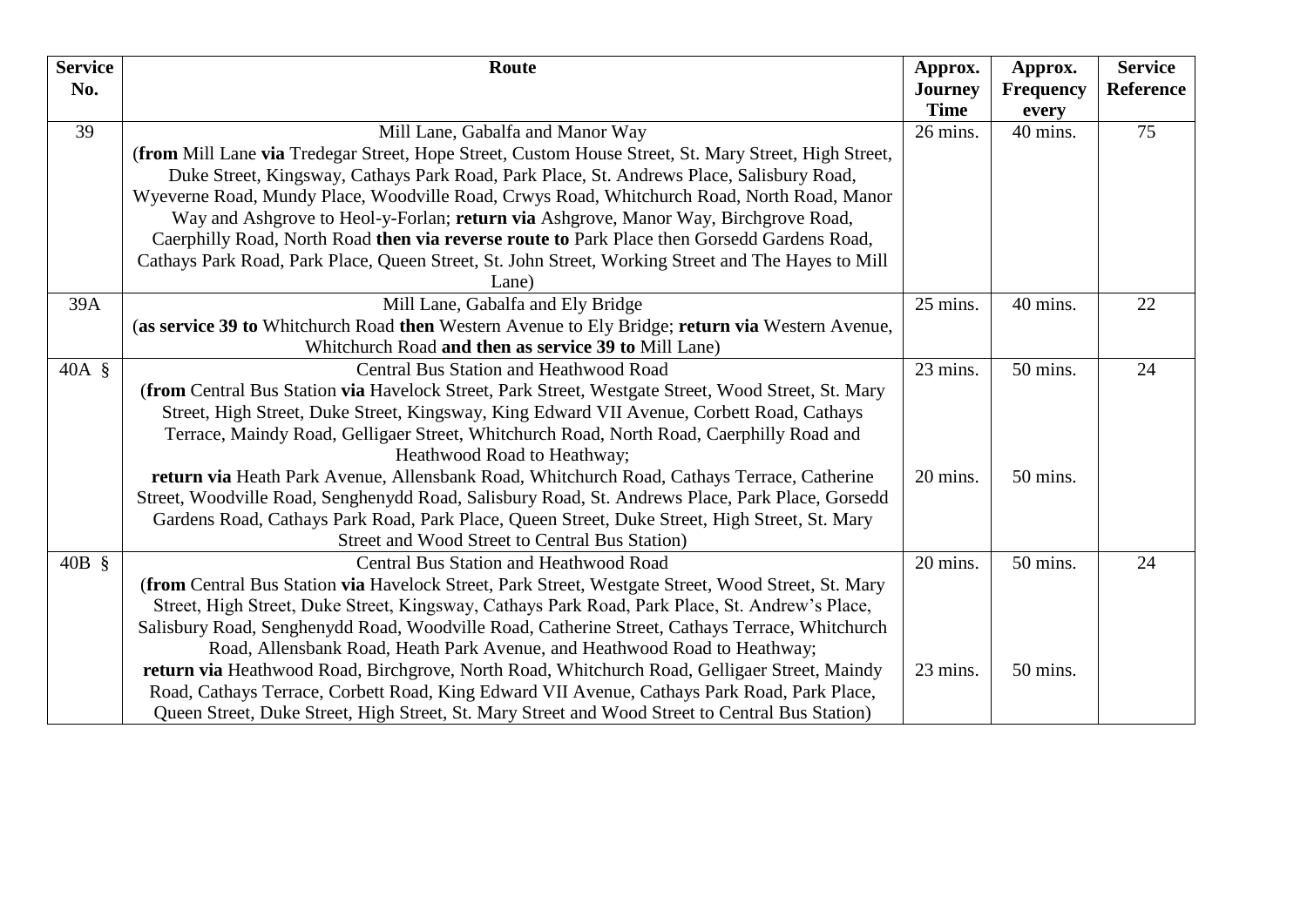| <b>Service</b> | Route                                                                                              | Approx.                       | Approx.                   | <b>Service</b> |
|----------------|----------------------------------------------------------------------------------------------------|-------------------------------|---------------------------|----------------|
| No.            |                                                                                                    | <b>Journey</b><br><b>Time</b> | <b>Frequency</b><br>every | Reference      |
| 41             | Central Bus Station and Llanrumney Avenue Roundabout                                               | 25 mins.                      | 48 mins.                  | 113            |
|                | (from Central Bus Station via Havelock Street, Park Street, Westgate Street, Wood Street, St. Mary |                               |                           |                |
|                | Street, High Street, Duke Street, Kingsway, Cathays Park Road, Dumfries Place, Newport Road,       |                               |                           |                |
|                | Broadway, Newport Road, Llanrumney Avenue, Ball Road and Burnham Avenue to Llanrumney              |                               |                           |                |
|                | Avenue Roundabout; return via Llanrumney Avenue, Newport Road, Broadway, Newport Road,             |                               |                           |                |
|                | Queen Street, Duke Street, High Street, St. Mary Street and Wood Street to Central Bus Station)    |                               |                           |                |
| 42             | Central Bus Station and Llanrumney Avenue Roundabout                                               | 25 mins                       | 48 mins.                  | 113            |
|                | (as service 41 to Llanrumney Avenue then Llanrumney Avenue Roundabout; return via Burnham          |                               |                           |                |
|                | Avenue, Ball Road, Llanrumney Avenue then as service 41 to the Central Bus Station)                |                               |                           |                |
| 44 §           | LLANRUMNEY COMMUTABUS (LIMITED STOP)                                                               | 27 mins.                      | 25 mins.                  | 130            |
|                | Central Bus Station and Ball Road/Ball Lane                                                        |                               | M-F Peak                  |                |
|                | (a.m. - boarding points Ball Road/Ball Lane, Llanrumney Hall, Ball Road Flats, Burnham             |                               | Hours only                |                |
|                | Avenue/Ball Road, Burnham Avenue/Barnstaple Road, Llanrumney Avenue Roundabout,                    |                               | (inbound                  |                |
|                | Llanrumney Avenue/Cheddar Crescent, Llanrumney Avenue/Worle Avenue, Llanrumney                     |                               | $07-30$ to                |                |
|                | Avenue/Ball Road, Carpenters Arms, alighting points City Road Junction, Capitol (Queen Street),    |                               | 09-10 a.m.,               |                |
|                | <b>Central Bus Station</b>                                                                         |                               |                           |                |
|                | (p.m. - boarding points Central Bus Station, City Road Junction, alighting points Carpenters Arms, |                               | outbound                  |                |
|                | Cross Inn, Llanrumney Avenue/Ball Road, Llanrumney Avenue/Worle Avenue, Llanrumney                 |                               | 16-30 to                  |                |
|                | Avenue/Cheddar Crescent, Llanrumney Avenue Roundabout, Burnham Avenue/Barnstaple Road,             |                               | $18-10$ p.m.)             |                |
|                | Burnham Avenue/Ball Road, Ball Road Flats, Llanrumney Hall, Ball Road/Ball Lane)                   |                               |                           |                |
| 45             | Kingsway and Cae Glas Road                                                                         | 18 mins.                      | 23/45 mins.               | 12             |
|                | (from Kingsway via Cathays Park Road, Dumfries Place, Newport Road, Broadway, Newport Road,        |                               |                           |                |
|                | Ty Mawr Road, Quarry Dale, New Road, and Wentloog Road to Cae Glas Road/Ty Fry Road; return        |                               |                           |                |
|                | via Wentloog Road, New Road, Newport Road, Broadway, Newport Road and Queen Street to              |                               |                           |                |
|                | Kingsway)                                                                                          |                               |                           |                |
| 47             | <b>Central Bus Station and Bronte Crescent</b>                                                     | 27 mins.                      | 48 mins.                  | 91             |
|                | (as service 41 to Llanrumney Avenue then Countisbury Avenue and Burnham Avenue to Burnham          |                               |                           |                |
|                | Avenue/Bronte Crescent; return via Burnham Avenue, Ball Road, Llanrumney Avenue then as            |                               |                           |                |
|                | service 41 to Central Bus Station)                                                                 |                               |                           |                |
| 48             | <b>Central Bus Station and Bronte Crescent</b>                                                     | 27 mins.                      | 48 mins.                  | 91             |
|                | (as service 41 to Llanrumney Avenue then Ball Road, Burnham Avenue to Burnham Avenue/Bronte        |                               |                           |                |
|                | Crescent; return via Burnham Avenue, Countisbury Avenue, Llanrumney Avenue then as service 41      |                               |                           |                |
|                | to Central Bus Station)                                                                            |                               |                           |                |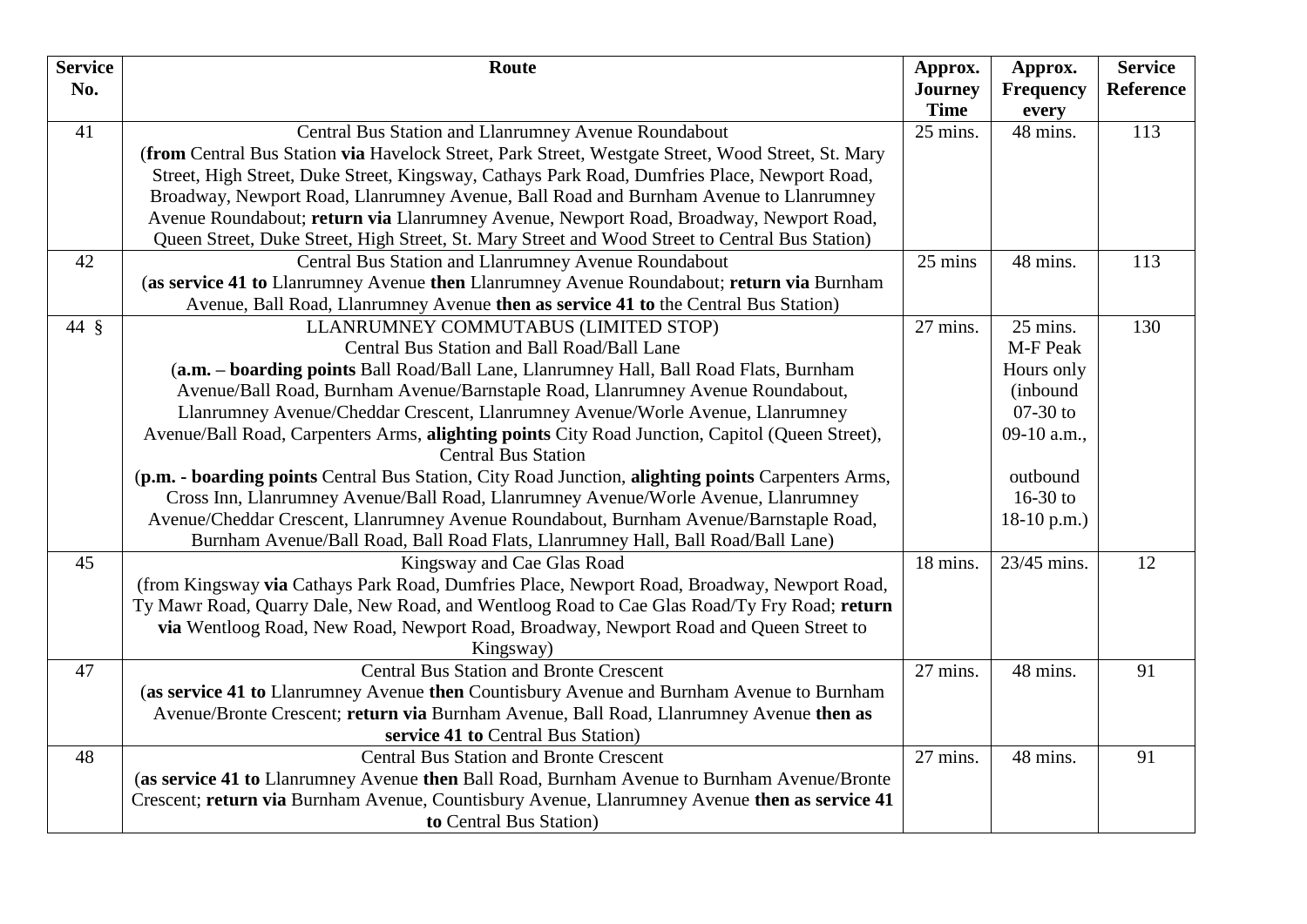| <b>Service</b> | Route                                                                                              | Approx.                       | Approx.                   | <b>Service</b> |
|----------------|----------------------------------------------------------------------------------------------------|-------------------------------|---------------------------|----------------|
| No.            |                                                                                                    | <b>Journey</b><br><b>Time</b> | <b>Frequency</b><br>every | Reference      |
| 50             | Fairways Crescent, Castle Street, Penylan and Cyncoed                                              | 40 mins.                      | 30 mins.                  | 133            |
|                | (from Fairways Crwscent via St. Fagans Road, Waungron Road, Pencisely Road, Chargot Road,          |                               |                           |                |
|                | Romilly Road West, Romilly Road, Romilly Crescent, Wyndham Crescent, Cowbridge Road East,          |                               |                           |                |
|                | Castle Street, Duke Street, Kingsway, Cathays Park Road, Dumfries Place, Newport Road, West        |                               |                           |                |
|                | Grove, Richmond Road, Albany Road, Wellfield Road, Penylan Road and Cyncoed Road to                |                               |                           |                |
|                | Rhydypennau Road/Cyncoed Road; return via Cyncoed Road, Penylan Road, Wellfield Road,              |                               |                           |                |
|                | Albany Road, Richmond Road, West Grove, Newport Road, Queen Street, Duke Street, Castle Street,    |                               |                           |                |
|                | Cowbridge Road East, Wyndham Crescent, Romilly Crescent, Romilly Road, Romilly Road West,          |                               |                           |                |
|                | Chargot Road, Pencisely Rise, Pencisely Road, Waungron Road, St. Fagans Road, Cartwright Lane      |                               |                           |                |
|                | and Bwlch Road to Fairways Crescent)                                                               |                               |                           |                |
| 51             | Central Bus Station, Penylan, Cyncoed, Birchgrove and Central Bus Station                          | 25 mins.                      | 30 mins.                  | 95             |
|                | (from Central Bus Station via Havelock Street, Park Street, Westgate Street, Wood Street, St. Mary |                               |                           |                |
|                | Street, High Street, Duke Street, Kingsway, Cathays Park Road, Dumfries Place, Newport Road, West  |                               |                           |                |
|                | Grove, Richmond Road, Albany Road, Wellfield Road, Penylan Road, Cyncoed Road, Gwern Rhuddi        |                               |                           |                |
|                | Road, Westminster Drive, The Fairway to Hampton Crescent East;                                     |                               |                           |                |
|                | return via Gwern Rhuddi Road, Rhydypennau Road, Heathwood Road, Caerphilly Road, North             | 27 mins.                      | 30 mins.                  |                |
|                | Road, Colum Road, Park Pace, Gorsedd Gardens Road, Cathays Park Road, Park Place, Queen Street,    |                               |                           |                |
|                | Duke Street, High Street, St. Mary Street and Wood Street to Central Bus Station)                  |                               |                           |                |
| 53             | Central Bus Station, Birchgrove, Cyncoed, Penylan and Central Bus Station                          | 27 mins.                      | 30 mins.                  | 92             |
|                | (as service 51 to Cathays Park Road then Park Place, Colum Road, North Road, Caerphilly Road,      |                               |                           |                |
|                | Heathwood Road, Rhydypennau Road, Gwern Rhuddi Road, Westminster Drive, The Fairway to             |                               |                           |                |
|                | Hampton Crescent East;                                                                             |                               |                           |                |
|                | return via Gwern Rhuddi Road, Cyncoed Road, Penylan Road, Wellfield Road, Albany Road,             | 25 mins.                      | 30 mins.                  |                |
|                | Richmond Road, West Grove, Newport Road, Queen Street then as service 51 to Central Bus            |                               |                           |                |
|                | Station)                                                                                           |                               |                           |                |
| 54             | Greyfriars Road and Llanedeyrn (Heol Pant Glas School)                                             | 25 mins.                      | Tue & Fri                 | 89             |
|                | (from Greyfriars Road via Kingsway, Cathays Park Road, Dumfries Place, Newport Road, West          |                               | only;                     |                |
|                | Grove, Richmond Road, Albany Road, Wellfield Road, Penylan Road, Cyncoed Road and Llanedeyrn       |                               | 2 journeys                |                |
|                | Road to Heol Pant Glass School; return via reverse route to Newport Road then Queen Street,        |                               |                           |                |
|                | Kingsway, Cathays Park Road and Park Place to Greyfriars Road)                                     |                               |                           |                |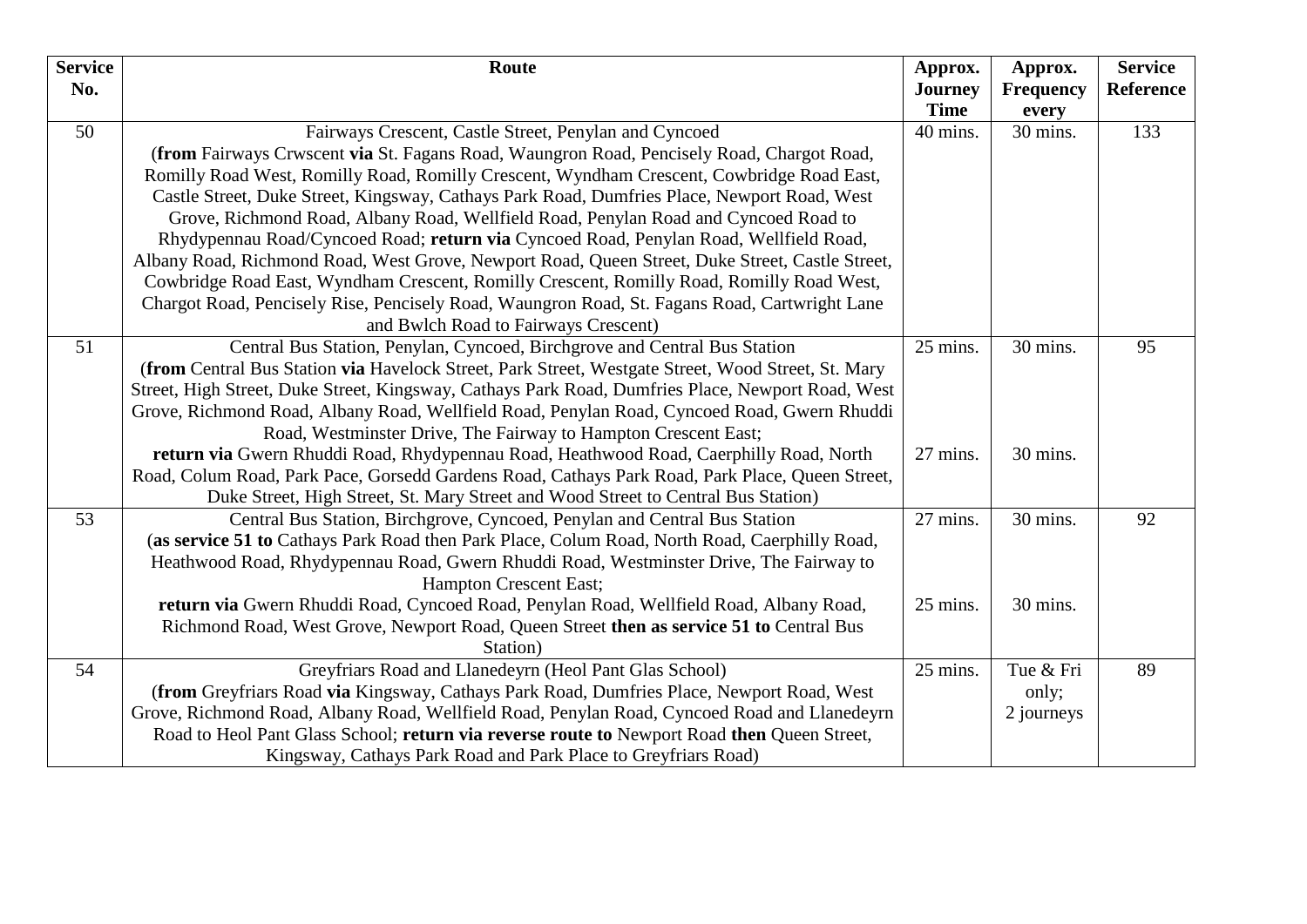| <b>Service</b> | Route                                                                                               | Approx.                 | Approx.           | <b>Service</b> |
|----------------|-----------------------------------------------------------------------------------------------------|-------------------------|-------------------|----------------|
| No.            |                                                                                                     | <b>Journey</b>          | <b>Frequency</b>  | Reference      |
| $55 \text{ }$  | Central Bus Station and Carisbrooke Way                                                             | <b>Time</b><br>21 mins. | every<br>50 mins. | 122            |
|                | (from Central Bus Station via Havelock Street, Park Street, Westgate Street, Wood Street, St. Mary  |                         |                   |                |
|                | Street, High Street, Duke Street, Kingsway, Cathays Park Road, Dumfries Place, Newport Road, City   |                         |                   |                |
|                | Road, Albany Road, Wellfield Road, Penylan Road, Cyncoed Road and Carisbrooke Way to                |                         |                   |                |
|                | Carisbrooke Way/Llanedeyrn Road; return via reverse route to Newport Road then Queen Street,        |                         |                   |                |
|                | Duke Street, High Street, St. Mary Street and Wood Street to Central Bus Station)                   |                         |                   |                |
| 56             | Llandaff Fields and Llanedeyrn (Coed-y-Gores)                                                       | 28 mins.                | 24 mins.          | 128            |
|                | (from Llandaff Fields via Cathedral Road, Cowbridge Road East, Castle Street, Duke Street,          |                         |                   |                |
|                | Kingsway, Cathays Park Road, Dumfries Place, Newport Road, City Road, Albany Road, Wellfield        |                         |                   |                |
|                | Road, Penylan Road, Cyncoed Road, Llanedeyrn Road and Chapel Wood to Coed-y-Gores; return           |                         |                   |                |
|                | via reverse route to Newport Road then Queen Street, Duke Street, Castle Street, Cowbridge Road     |                         |                   |                |
|                | East and Cathedral Road to Llandaff Fields)                                                         |                         |                   |                |
| 57             | Central Bus Station and Llanedeyrn (Coed-y-Gores)                                                   | 25 mins.                | 24 mins.          | 128            |
|                | (from Central Bus Station via Havelock Street, Park Street, Westgate Street, Wood Street, St. Mary  |                         |                   |                |
|                | Street, High Street, Duke Street then as service 56 to Coed-y-Gores; return via reverse route to    |                         |                   |                |
|                | Newport Road then Queen Street, Duke Street, High Street, St. Mary Street and Wood Street to        |                         |                   |                |
|                | <b>Central Bus Station</b> )                                                                        |                         |                   |                |
| 58             | St. Mary Street, Lake Road West and Rhydypennau Cross Roads                                         | 23 mins.                | 35 mins.          | 126            |
|                | (from St. Mary Street via High Street, Duke Street, Kingsway, Cathays Park Road, Dumfries Place,    |                         |                   |                |
|                | Newport Road, City Road, Albany Road, Wellfield Road, Ninian Road, Lake Road West and               |                         |                   |                |
|                | Llandennis Road to Rhydypennau Cross Roads; return via reverse route to Newport Road then           |                         |                   |                |
|                | Queen Street, St. John Street, Working Street, The Hayes, Mill Lane, Tredegar Street, Hope Street   |                         |                   |                |
|                | and Custom House Street to St. Mary Street)                                                         |                         |                   |                |
| 59             | St. Mary Street, Lake Road East and Rhydypennau Cross Roads                                         | 23 mins.                | 35 mins.          | 126            |
|                | (as service 58 but travels via Lake Road East; return as service 58 but travels via Lake Road East) |                         |                   |                |
| 61             | Kingsway and Trowbridge (Hendre Road)                                                               | 26 mins.                | 30 mins.          | 12             |
|                | (from Kingsway via North Road, Cathays Park Road, Dumfries Place, Newport Road, Broadway,           |                         |                   |                |
|                | Newport Road, Wentloog Road, Greenway Road and Hendre Road to Hendre Road/Tresigin Road;            |                         |                   |                |
|                | return via Hendre Road, Brynbala Way, Glanymor Road, Aberdaron Road, Trowbridge Road,               |                         |                   |                |
|                | Greenway Road, Wentloog Road, Newport Road, Broadway, Newport Road and Queen Street to              |                         |                   |                |
|                | Kingsway)                                                                                           |                         |                   |                |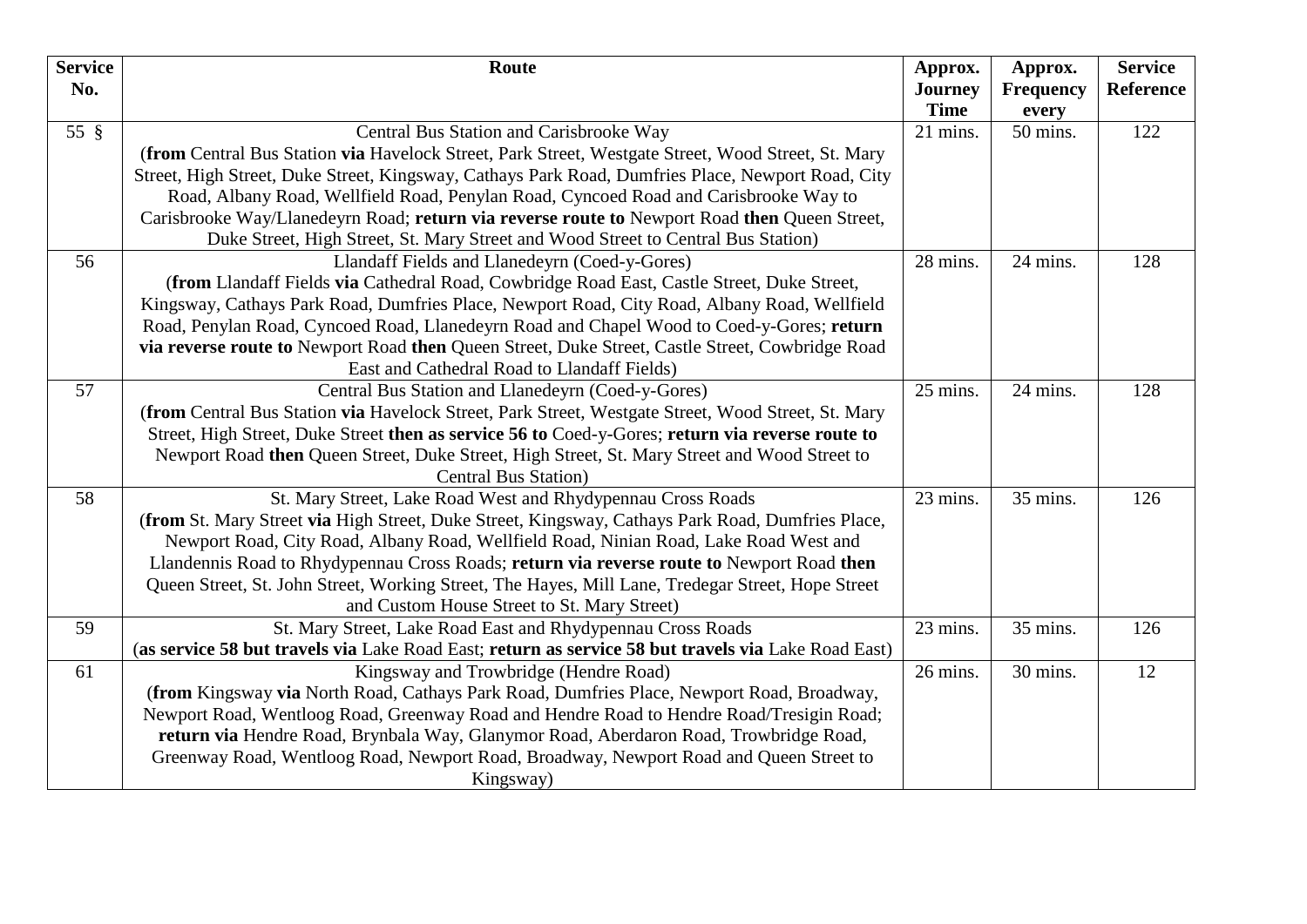| <b>Service</b> | Route                                                                                                     | Approx.            | Approx.          | <b>Service</b>   |
|----------------|-----------------------------------------------------------------------------------------------------------|--------------------|------------------|------------------|
| No.            |                                                                                                           | <b>Journey</b>     | <b>Frequency</b> | <b>Reference</b> |
|                |                                                                                                           | <b>Time</b>        | every            |                  |
| 62             | Kingsway and Trowbridge (Hendre Road)                                                                     | $26 \text{ mins}.$ | 30 mins.         | 12               |
|                | (as service 61 to Greenway Road then Trowbridge Road, Aberdaron Road, Glanymor Road,                      |                    |                  |                  |
|                | Brynbala Way and Hendre Road to Hendre Road/Pensarn Road; return via Hendre Road, Greenway                |                    |                  |                  |
|                | Road then as service 61 to Kingsway)                                                                      |                    |                  |                  |
|                | Fitzalan Road and Llandough Hospital                                                                      | 25 mins.           | 1 return         | 27               |
|                | (from Fitzalan Road via Knox Road, Adam Street, Custom House Street, St. Mary Street, Wood                |                    | journey per      |                  |
|                | Street, Tudor Street, Ninian Park Road, Leckwith Road, Leckwith and Llandough to Llandough                |                    | day              |                  |
|                | Hospital Grounds; return via reverse route to Tudor Street then Wood Street, Central Square,              |                    |                  |                  |
|                | Westgate Street, Wood Street, St. Mary Street, Tredegar Street, Ruperra Street, Adam Street and           |                    |                  |                  |
|                | Knox Road to Fitzalan Road)                                                                               |                    |                  |                  |
|                | <b>Central Bus Station and Lewis Road</b>                                                                 |                    | Specials         | 59               |
|                |                                                                                                           |                    |                  | 60               |
|                | <b>Central Bus Station and East Moors Road</b>                                                            |                    | $M-F$            | 35               |
|                | <b>(from Central Bus Station via Havelock Street, Park Street, Westgate Street, Wood Street, St. Mary</b> |                    | 2 per day        |                  |
|                | Street, High Street, Duke Street, Kingsway, Cathays Park Road, Dumfries Place, Newport Road,              |                    |                  |                  |
|                | Glossop Road, Meteor Street, South Luton Place and Windsor Road to East Moors Road; return via            |                    |                  |                  |
|                | Windsor Road, South Luton Place, Meteor Street, Glossop Road, Newport Road, Queen Street, St              |                    |                  |                  |
|                | John Street, Working Street, Mill Lane, Tredegar Street, Hope Street, Custom House Street, St. Mary       |                    |                  |                  |
|                | Street and Wood Street to Central Bus Station)                                                            |                    |                  |                  |

Notes

§ indicates operated by One Man buses.

40A/B Service Ref given as 124, believed to be an error for 24.